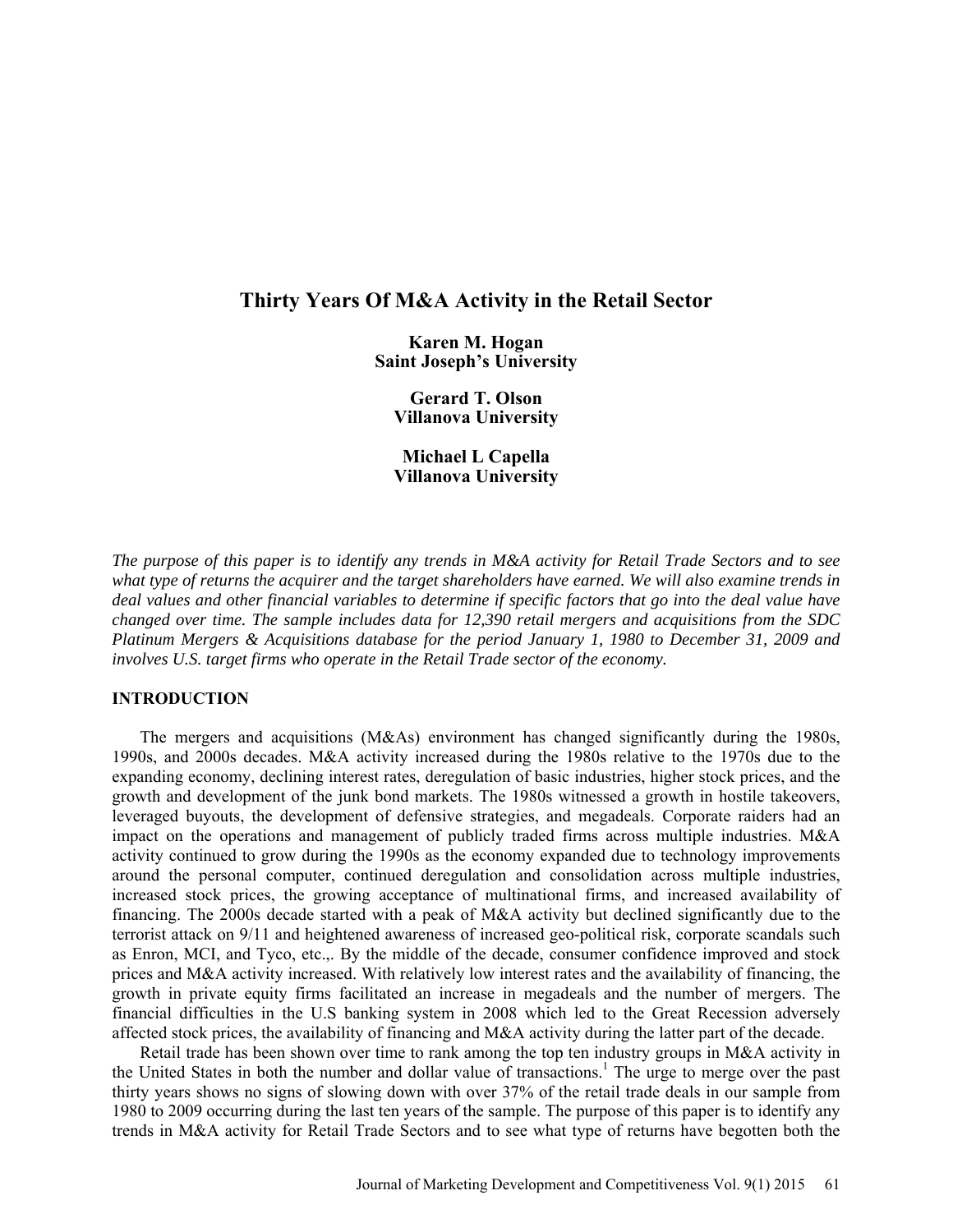acquirer and the target shareholders. We will also examine trends in deal values and other financial variables to determine if specific factors that go into the deal value have changed over time. The analysis will be done looking at two and three digit SIC codes within the retail trade sector comparing all deals in 2009s dollars.

## **PRIOR RESEARCH ON RETAIL MERGERS AND ACQUISITIONS**

Mergers and acquisitions are common pathways to sales and asset growth in retailing. One of the principal motives for retail firms to pursue acquisitions is to achieve sales and asset growth and market presence more rapidly than by internal expansion while avoiding risks of internal start-ups (Kumar, Kerin, and Pereira 1991). However, judging from the available evidence, mergers and acquisitions appear to have a spotty record of success, at least when compared to the expectations of their promoters (Clark, Clark, and Verzilli 1985). Despite the popularity of M&A's as a corporate-level growth strategy, few research articles have focused specifically on the retailing industry. As a result, it is important to understand the characteristics that go into a successful retail merger.

Expansion and diversification resulting from internal growth and mergers and acquisitions produced many large-scale retailers in the 1970s, but the emergence of the large-scale retail enterprises can be traced back at least 50 years. More recently, empirical evidence shows that larger retailers, both in terms of market share and store units, are likely to be bidders which suggest a trend toward further consolidation of retail ownership in the retail industry (Kumar, Kerin, and Pereira 1991). For instance, similar to many other industries, retailing is experiencing a period of dramatic consolidation. This restructuring is not unique; rather, the industry is going down the same road being traveled by supermarkets, banks, drug stores, and other retail businesses (Balto 2001). Moreover, an important component of international retail activity is the widespread corporate restructuring largely associated with international retail M&A's (Palmer 2004). Indeed, retail markets around the world have become increasingly concentrated (Inderst and Saffer 2007).

Now corporate retailing executives are facing the same resource-allocation decisions that confront their counterparts in the manufacturing sector of the economy. Growth through acquisition of related businesses and internal expansion of existing business became commonplace in retailing. Diversification through acquisition is a popular pathway to growth because of previous modest income growth, weak and turbulent economies, an increasingly competitive marketplace, more market segmentation and fragmentation and more specifically defined consumer segments. However, the rapid expansion of sales and assets over the past half-century has had serious side effects, such as the need to manage far-flung divisions, issues with regard to staffing expanded divisions, depressed profit margins, real sales plateaus, bloated inventories, massive building programs and high debt burdens (Higgins and Kerin 1983).

Dong, Hershleifer, Richardson, and Teoh (2006), investigate the motivations for takeovers in all industries and sectors by documenting the empirical relations between the market valuations of firms and a comprehensive set of takeover characteristics. The authors review a sample of 2,922 successful and 810 unsuccessful acquisitions using the two valuation ratios of P/B and P/V where adjusted P/B ratio is used to test the Q hypothesis and adjusted P/B and P/V ratios are used to test the misvaluation hypothesis. Univariate results showed that bidder valuation ratios are higher on average than those of their targets. The bidder-target difference in valuations is on average greater among equity than cash offers, and among merger bids than among tender offers. Equity offers are associated with higher bidder and target valuations than cash offers. High target valuation is associated with greater use of equity as a means of payment, and less use of cash as a means of payment. Higher target valuation is associated with a less combative offer, a lower probability of hostility, a lower probability of tender offer rather than merger, and higher probability of offer success. Higher target P/B is associated with a lower bid premium, and a lower target announcement period return. Higher target valuation is associated with a lower bidder announcement period return. Higher bidder valuation is associated with greater use of equity, and less use of cash as a means of payment. Higher bidder valuation increases the likelihood of a merger bid than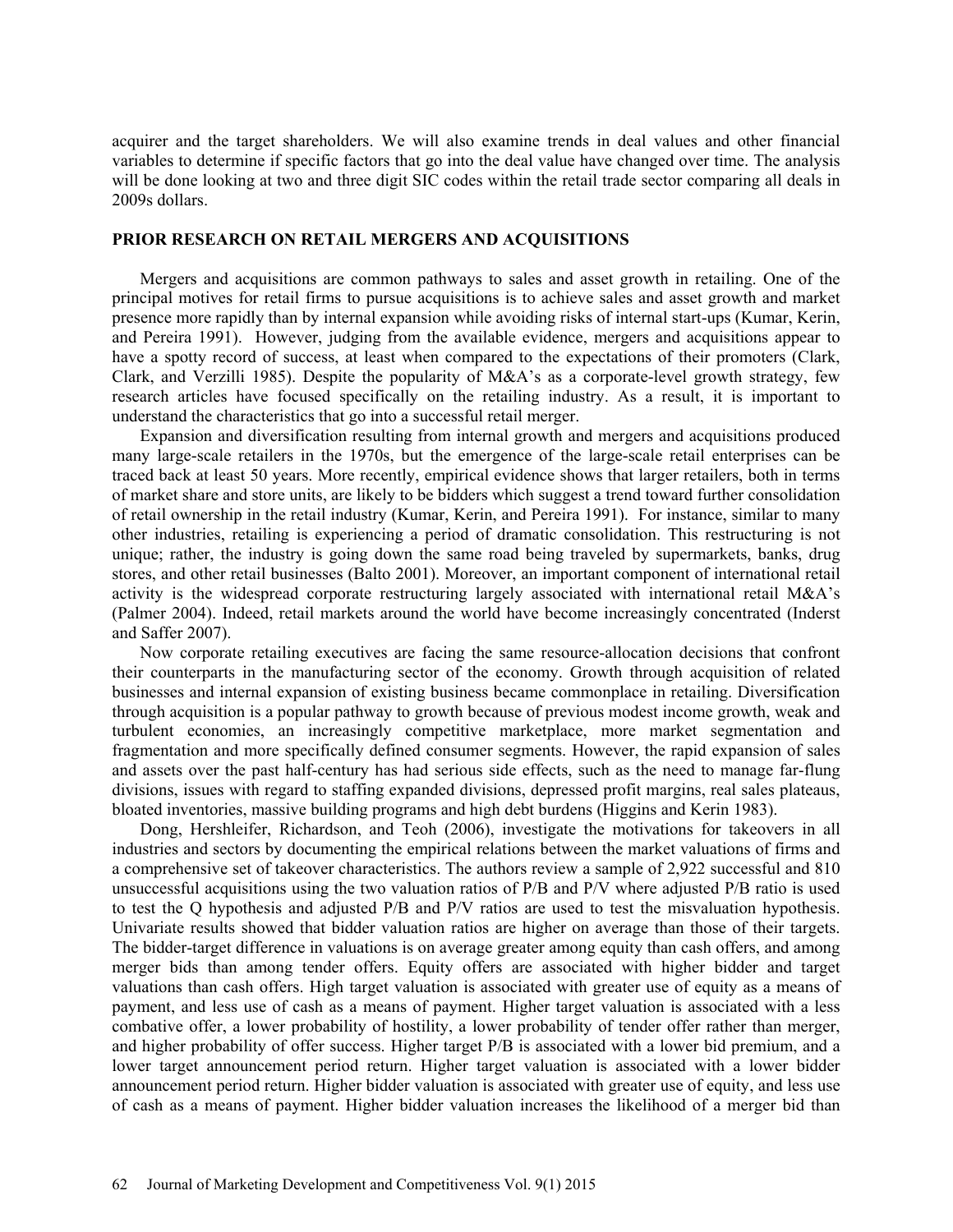tender offer. Higher bidder P/B is associated with higher bid premium and higher target stock returns and higher bidder valuation is associated with lower bidder announcement period returns. Multivariate differences from univariate results showed higher target valuation as indicated by higher P/V is associated with higher bid premium and lower target announcement period returns. The effect of target valuation on bidder returns showed no significant relation and high bidder P/B is not associated with higher target returns.

Inderst and Shaffer (2007), produce a theoretical argument to explain why retail mergers may increase buyer power and why they may lead to a socially inefficient reduction in product variety. Some of their conclusions were mergers may create an incentive for the retailer to reduce product variety by consolidating its supplier base. Suppliers sometimes have more bargaining power if they provide a product specific to the company's market. Suppliers can predict the likelihood of a merger to select product characteristics. Linear tariffs may be a countervailing effect as the more powerful retailer passes on lower prices to the consumer.

Kerin and Varaiya (1985) use a constant growth model to distinguish between profitable and unprofitable acquisition strategies for a sample of 18 different firms. As of the article's publishing in 1985, four characteristics of M&A activity in retailing were noteworthy because they illustrate the nature and scope of this phenomenon: (1) incidence and dollar value of transactions, (2) acquisitions by foreign corporations, (3) type of merger and (4) the premium prices paid by the acquiring firms. The results suggest that retailing acquisitions, given the distribution of premiums paid by acquirers, may not benefit stakeholders of the acquiring firm. This relates to previous research done on the manufacturing industry with similar results. The results also suggest that the rationale behind M  $\&$  A may not exclusively focus on financial criteria and more specifically on creating shareholder wealth, but rather on strategy-related considerations and management interests.

Bjornson and Sykuta (2002), analyze whether the largest retailers (Albertson's Inc., Kroger Co., and Safeway Ince.) are realizing the promised financial rewards associated with their merger activity which has occurred over the latter 1990's. Overall, as of 1999 only modest evidence is found that the financial returns to the rapid growth strategies of the three largest food retailers have begun to be realized.

Many articles regarding retail M&A focus on sustainable growth (Higgins and Kerin (1983), Clark, Clark, and Verzilli (1985), Avila, Mass and Turchan (1995), Olson and Pagano (2005)). To test the consistency of a retailer's growth objectives and financial policies, Higgins and Kerin (1983), describes the concept of sustainable growth and demonstrates that sales growth objectives and financial policies of some retailers are mutually incompatible. They claim balancing sales growth and earnings is a difficult task and retailers that have overemphasized either one have stumbled. Higgins and Kerin (1) traces the emergency of large-scale retail enterprise and highlights why financial issues are becoming foremost considerations of executives, (2) introduces the concept of sustainable growth and offers suggestions on how retailers can manage growth under different conditions, (3) examines sustainable growth in five retailing sectors and (4) describes several case histories of how retailing companies have managed the growth-financial policy nexus in the 1970s. In the study, sample retailers did achieve growth rates in excess of sustainable rates by increasing their reliance on external capital markets. By far the single most important reason that sample retailers were able to grow faster than their sustainable growth rates was increased use of financial leverage. In every industry studied, the assets-to-equity ratio inexorably rises over the decade. Successful retailers come close to balancing actual sales growth with sustainable growth on an annual basis or over the course of a few years. A company's dividend policy, reflected in its retention ratio, also plays an important role, while the pathway to growth requires active emphasis on profit margin and asset turnover improvements.

Clark, Clark, and Verzilli (1985), build off Higgins and Kerin (1983) and argue that judging from the available evidence, mergers and acquisitions appear to have a spotty record of success, at least when compared to the expectations of their promoters. Therefore, a firm's objective should be to calculate a growth rate which can be sustained over the planning period, and in the process, identify the corporate adjustments necessary to maintain it. These may include changes in the debt/equity ratio, the dividend payout ratio, and asset and manpower productivity.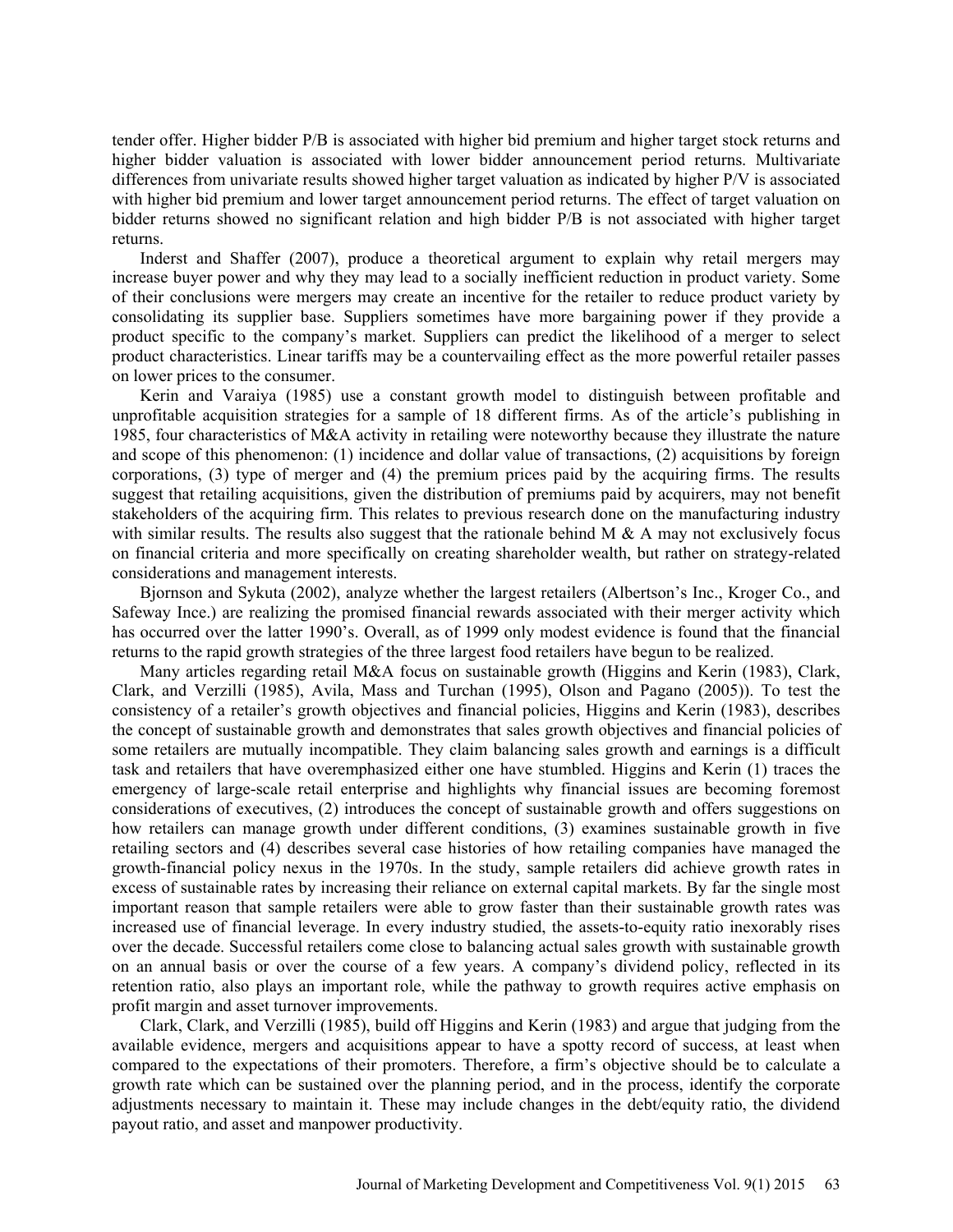Avila, Mass and Turchan (1995) argue that achieving sustainable growth is a concern for senior managers; however their strategies often result in failure or short-lived wins followed by rapid deterioration. Growing too fast, or "boom and bust" growth, can lead to a vicious spiral of falling skill levels, flagging motivation sinking performance and compensation, lower customer retention and falling net worth. Investing heavily in new plant(s) and equipment to meet demand and grow market share can backfire if rivals drop prices and erode the predicted profit margins. Producing an overload of product can result in a "sludge" inventory if demand drops. These problems are related to secondary effects which must be considered, or by-products of strategy that confound its original intentions. The challenge for management is to find a growth rate that maximizes company value by striking a balance between growth drivers, such as skill levels and case size, and growth constraints, such as back-office overload and limited coaching capacity, by using dynamic analysis.

Olson and Pagano (2005), studies the mergers of U.S. publicly traded bank holding companies during 1987-2000 and finds that the acquiring firm's sustainable growth rate is an important determinant of the cross-sectional variation in the merged entity's long-term operating and stock performance. The most economically significant determinants of the merged bank's abnormal stock return performance are the acquiring bank's estimated sustainable growth rate prior to the acquisition, as well as post-acquisition changes in this growth rate, and the bank's dividend payout ratio.

Kumar, Kerin, and Pereira (1991) examines differences in finance-, marketing- and corporate-related variables across targets, bidders and firms not engaging in recent M  $\&$  A activity. The investigation also proposes to determine the probability that certain retailers would be a target, bidder or non-merging firm based on variables previously identified as possible determinants of M  $\&$  A activity. To examine the differences on the 12 variables of interest between bidder, targets and 'other' firms, an analysis of variance (ANOVA) was employed. Multinominal logit analysis (MNL) was used to predict the probability of a retailer being a target, bidder or 'other' firm. As expected, the target firms were relatively more undervalued than bidders and non-bidder/non-target firms. Target firms have higher sales growth rates (GR) than bidders and 'others.' However, the ANOVA results indicate that the differences in GR across the three groups are not significant. The results of the MNL analysis indicate that the probability of bidder relative to being a target increases with: higher market-to-book value, lower earnings per share, higher cash flow to total assets, lower debt to equity, lower sustainable growth rate to growth rate, larger number of stores, larger number of states the firm operates in, higher market share, larger extent of diversification and a larger number of previous acquisitions.

Cushman and Dyer (1995) analyzed a total of 49 retailing firms between the years 1973 to 1992 and found that the average M/B ratio is significantly higher for acquiring firms and joint venturing firms than for target firms. The average size of the joint venturing firms is significantly larger than the size of the acquiring firms and target firms. The average sustainable growth relative to actual growth is significantly higher for joint venturing firms than for acquiring firms and target firms. A higher growth average also exists between acquiring firms and target firms. The average P/E ratio was higher for joint venturing firms than for bidder or target firms though a statistically significant difference only existed between joint venturing and target firms and the average ROE, average leverage, and average EPS were not found to vary significantly between groups.

While financial characteristics are important components of successful M&A activity, Miller (1986), claims that due diligence requires looking non-financial aspects of the merger, as well as the numbers. Non-financial aspects include operations, staffing practices, management depth and philosophy, and product mix among others. Indeed, the challenge for management is to find a growth rate that maximizes company value by striking a balance between growth drivers, such as skill levels and case size, and growth constraints, such as back-office overload and limited coaching capacity, by using dynamic analysis. In order to create value-generating growth, companies must avoid these strategic portfoliorelated pitfalls: an imbalance in growth drivers and bottlenecks that destroys value, overloaded initiatives with longer development cycles that reduce throughput and worsening results that trigger additional fixes (Avila, Mass, and Turchan 1995).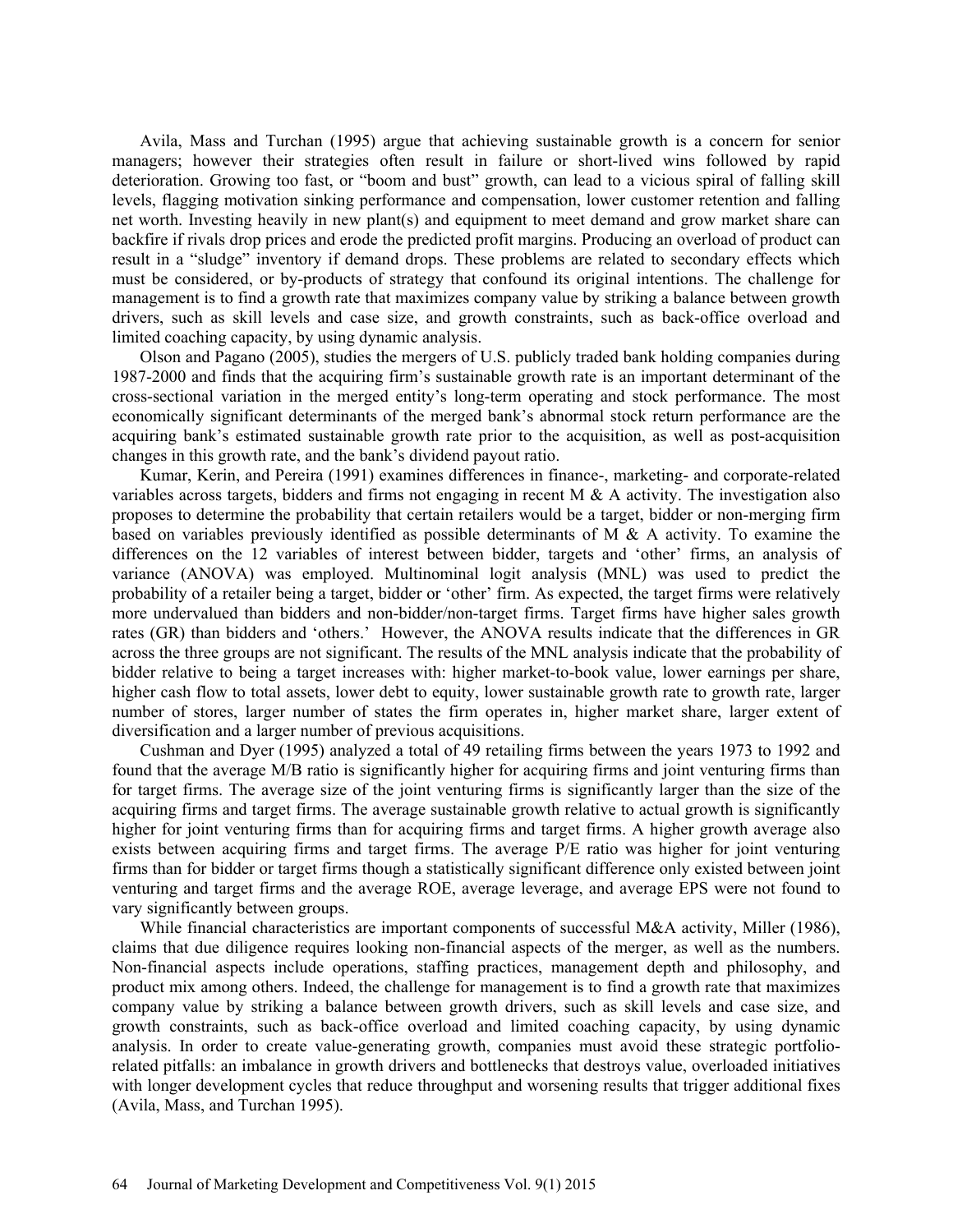#### **DATA SPECIFICATION**

The sample includes data from the SDC Platinum Mergers  $\&$  Acquisitions database for the period January 1, 1980 to December 31, 2009. The database was screened for mergers and acquisitions involving U.S. target firms who operate in the Retail Trade sector of the economy. The result is an initial sample of 12,390 retail mergers and acquisitions over the thirty year period. The value of the transaction, target financial characteristics, and target and acquirer returns are obtained from the SDC Platinum database. To address the issue of outliers distorting the interpretation of findings, dollar amounts and returns are Winsorized at the one percent level.

## **RESULTS**

Table 1 shows the frequency by year and decade of Retail Trade merger and acquisition activity. From a total sample over the thirty year period of 12,390 mergers and acquisitions, we have 2,217 (17.89%) during the 1980s, 5,470 (44.15%) during the 1990s and 4,703 (37.96%) during the 2000s. The mean number of mergers and acquisitions per year is 413 with a standard deviation of 201. The 1980s are characterized by relatively low, but increasing Retail Trade M&A activity reflecting the weak economy during the early 1980s followed by the economic expansion for the remainder of the decade. Retail Trade M&As are generally increasing with the economy during the 1990s with the peak activity during the thirty year period occurring during the later part of the decade into 2000. The 2000s are characterized by less Retail Trade M&A activity during the early part of the decade reflecting a weak economy and increased geo-political risk followed by an increase in mergers and acquisitions and a stronger economy during the middle of the decade, and a decrease in activity during the later part of the decade as the economy was entering the Great Recession.

|      | Number of    |            |        | Number of    |            |
|------|--------------|------------|--------|--------------|------------|
|      | Mergers and  | Percent of |        | Mergers and  | Percent of |
| Year | Acquisitions | Total      | Decade | Acquisitions | Total      |
|      |              |            |        |              |            |
| 1980 | 13a          | 0.10%      |        |              |            |
| 1981 | 76a          | 0.61%      |        |              |            |
| 1982 | 111a         | $0.90\%$   |        |              |            |
| 1983 | 188a         | 1.52%      |        |              |            |
| 1984 | 252          | 2.03%      |        |              |            |
| 1985 | 182a         | 1.47%      |        |              |            |
| 1986 | 275          | 2.22%      |        |              |            |
| 1987 | 316          | 2.55%      |        |              |            |
| 1988 | 406          | 3.28%      |        |              |            |
| 1989 | 398          | 3.21%      | 1980s  | 2,217        | 17.89%     |
| 1990 | 345          | 2.78%      |        |              |            |
| 1991 | 300          | 2.42%      |        |              |            |
| 1992 | 358          | 2.89%      |        |              |            |
| 1993 | 414          | 3.34%      |        |              |            |
| 1994 | 513          | 4.14%      |        |              |            |
| 1995 | 544          | 4.39%      |        |              |            |
| 1996 | 694b         | 5.60%      |        |              |            |

**TABLE 1 FREQUENCY OF MERGERS AND ACQUISITIONS IN RETAIL TRADE 1980 TO 2009**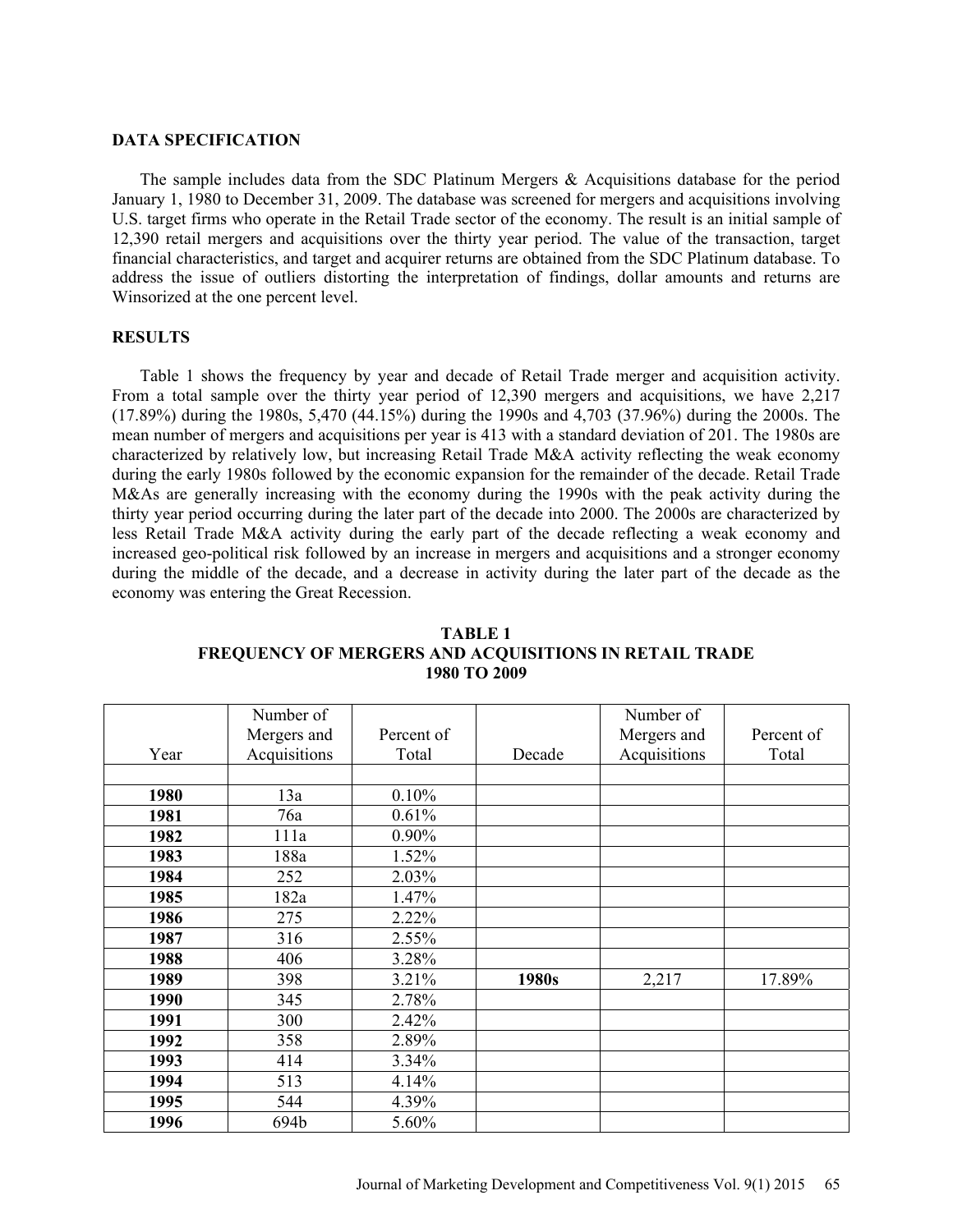| 1997             | 736b        | 5.94%   |       |        |         |
|------------------|-------------|---------|-------|--------|---------|
| 1998             | 859c        | 6.93%   |       |        |         |
| 1999             | 707b        | 5.71%   | 1990s | 5,470  | 44.15%  |
| 2000             | 670b        | 5.41%   |       |        |         |
| 2001             | 409         | 3.30%   |       |        |         |
| 2002             | 354         | 2.86%   |       |        |         |
| 2003             | 414         | 3.34%   |       |        |         |
| 2004             | 479         | 3.87%   |       |        |         |
| 2005             | 459         | 3.70%   |       |        |         |
| 2006             | 512         | 4.13%   |       |        |         |
| 2007             | 590         | 4.76%   |       |        |         |
| 2008             | 480         | 3.87%   |       |        |         |
| 2009             | 336         | 2.71%   | 2000s | 4,703  | 37.96%  |
|                  |             |         |       |        |         |
| <b>TOTAL</b>     | 12,390      | 100.00% |       | 12,390 | 100.00% |
| $\mu$            | 413         |         |       |        |         |
| $\sigma$         | 201         |         |       |        |         |
| $\mu \pm \sigma$ | $212 - 614$ |         |       |        |         |

 $a =$  below one standard deviation from mean; b = above one standard deviation from mean; c = above two standard deviation from mean;

For classification purposes, industries are grouped into ten distinct divisions. Division G of the SIC codes refers to the Retail Trade sector of the economy and includes two digit SIC codes from 52 to 59. Industries grouped in Retail Trade include: Building Materials, Hardware, Garden Supply, and Mobile Home Dealers (52); General Merchandise Stores (53); Food Stores (54); Automotive Dealers and Gasoline Service Stations (55); Apparel and Accessory Stores (56); Home Furniture, Furnishings, and Equipment Stores (57), Eating and Drinking Places (58); and Miscellaneous Retail (59). Table 2 includes a description of the industries included in Retail Trade segmented into two and three digit SIC codes.

Table 3 presents the frequency for all two digit and three digit SIC codes in the Retail Trade industry for the period 1980 to 2009. The two digit SIC codes with the highest frequency of M&A activity in the Retail Trade sector involved target firms operating in the Miscellaneous Retail Group (59) and Eating and Drinking Places (58) with 3,651 and 2,721 transactions respectively. Classifying the merger activity into three digit SIC codes, we find within the Food Stores Group (54) that Grocery Stores (541) has the highest number of deals at 1,246 over the thirty year period. Within the Miscellaneous Retail Group (59), we find that Retail Stores Not Elsewhere Classified (599), Nonstore Retailers (596), and Miscellaneous Shopping Good Stores (594) have 895, 866, and 831 deals respectively over the thirty year period.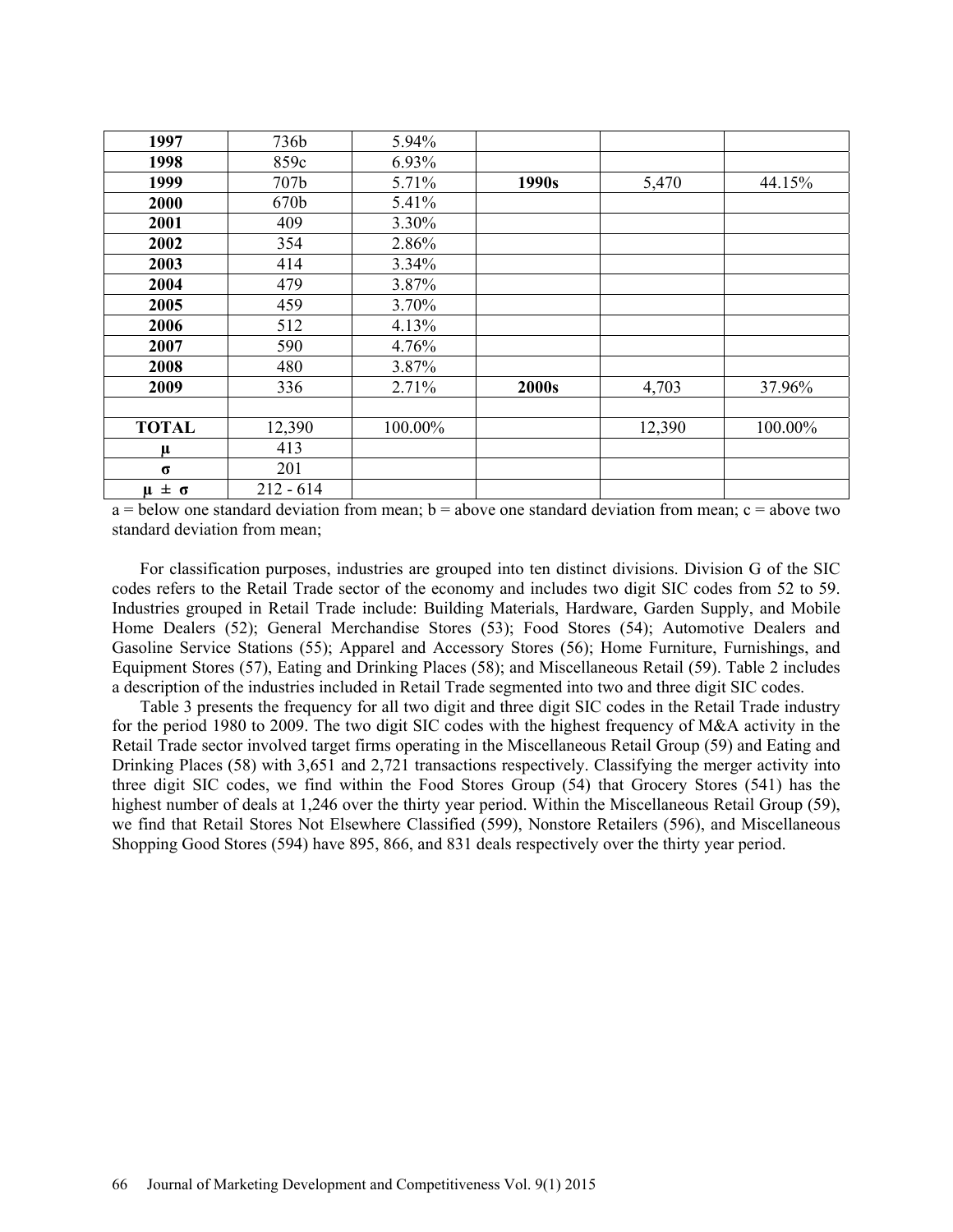| TABLE 2                                                            |  |
|--------------------------------------------------------------------|--|
| <b>TWO AND THREE DIGIT SIC CODES FOR DIVISION G - RETAIL TRADE</b> |  |

|                               | 52 BUILDING MATERIALS, HARDWARE, GARDEN SUPPLY, AND MOBILE HOME DEALERS |
|-------------------------------|-------------------------------------------------------------------------|
| 521                           | LUMBER & OTHER BUILDING MATERIALS DEALERS                               |
| 523                           | PAINT, GLASS, AND WALLPAPER STORES                                      |
|                               | 525   HARDWARE STORES                                                   |
|                               | 526   RETAIL NURSERIES, LAWN AND GARDEN SUPPLY STORES                   |
|                               | 527   MOBILE HOME DEALERS                                               |
|                               | 53 GENERAL MERCHANDISE STORES                                           |
|                               | 531   DEPARTMENT STORES                                                 |
| 533                           | <b>VARIETY STORES</b>                                                   |
| 539                           | MISCELLANEOUS GENERAL MERCHANDISE STORES                                |
| 54 FOOD STORES                |                                                                         |
| 541                           | <b>GROCERY STORES</b>                                                   |
| 542                           | MEAT & FISH (SEAFOOD) MARKETS, INCLUDING FREEZER PROVISIONERS           |
| 543                           | FRUIT AND VEGETABLE MARKETS                                             |
| 544                           | CANDY, NUT, AND CONFECTIONERY STORES                                    |
| 545                           | <b>DAIRY PRODUCTS STORES</b>                                            |
| 546                           | <b>RETAIL BAKERIES</b>                                                  |
|                               | 549   MISCELLANEOUS FOOD STORES                                         |
|                               | 55 AUTOMOTIVE DEALERS AND GASOLINE SERVICE STATIONS                     |
| 551                           | MOTOR VEHICLE DEALERS (NEW AND USED)                                    |
| 552                           | MOTOR VEHICLE DEALERS (USED ONLY)                                       |
| 553                           | AUTO AND HOME SUPPLY STORES                                             |
| 554                           | <b>GASOLINE SERVICE STATIONS</b>                                        |
| 555                           | <b>BOAT DEALERS</b>                                                     |
| 556                           | RECREATIONAL VEHICLE DEALERS                                            |
| 557                           | MOTORCYCLE DEALERS                                                      |
| 559                           | AUTOMOTIVE DEALERS, NOT ELSEWHERE CLASSIFIED                            |
|                               | 56 APPAREL AND ACCESSORY STORES                                         |
| 561 l                         | MEN'S AND BOYS' CLOTHING AND ACCESSORY STORES                           |
| 562                           | <b>WOMEN'S CLOTHING STORES</b>                                          |
| 563                           | WOMEN'S ACCESSORY AND SPECIALTY STORES                                  |
| 564                           | CHILDREN'S AND INFANTS' WEAR STORES                                     |
| 565                           | <b>FAMILY CLOTHING STORES</b>                                           |
| 566                           | <b>SHOE STORES</b>                                                      |
| 569                           | MISCELLANEOUS APPAREL AND ACCESSORY STORES                              |
|                               | 57 HOME FURNITURE, FURNISHINGS, AND EQUIPMENT STORES                    |
| 571                           | HOME FURNITURE AND FURNISHINGS STORES                                   |
|                               | 572   HOUSEHOLD APPLIANCE STORES                                        |
| 573                           | RADIO, TELEVISION, CONSUMER ELECTRONICS, AND MUSIC STORES               |
| 58 EATING AND DRINKING PLACES |                                                                         |
| 581                           | EATING AND DRINKING PLACES                                              |
| 59 MISCELLANEOUS RETAIL       |                                                                         |
| 591                           | DRUG STORES AND PROPRIETARY STORES                                      |
| 592                           | <b>LIQUOR STORES</b>                                                    |
| 593                           | <b>USED MERCHANDISE STORES</b>                                          |
| 594                           | MISCELLANEOUS SHOPPING GOODS STORES                                     |
| 596                           | NONSTORE RETAILERS                                                      |
| 598                           | <b>FUEL DEALERS</b>                                                     |
| 599                           | RETAIL STORES, NOT ELSEWHERE CLASSIFIED                                 |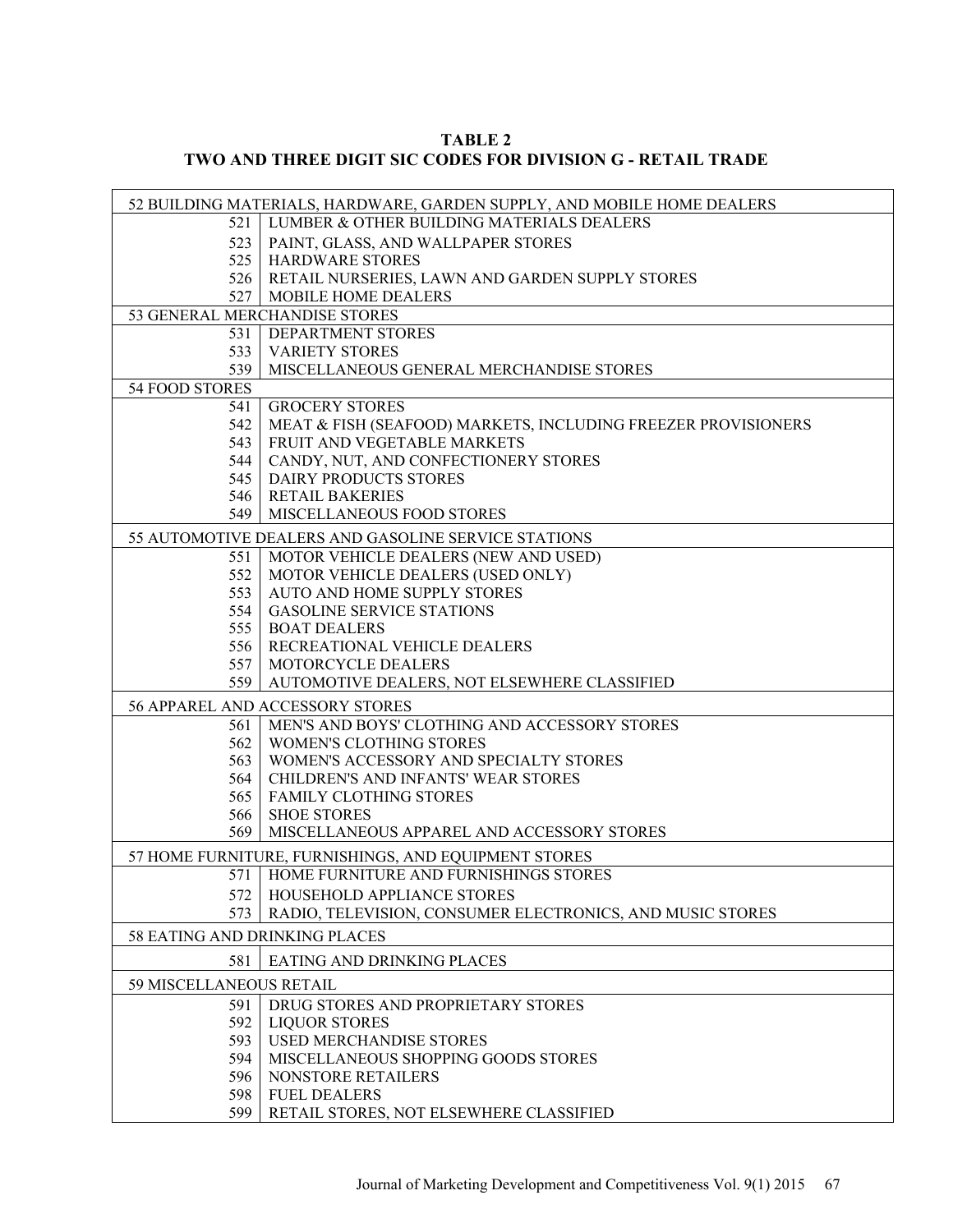#### **TABLE 3 FREQUENCY OF MERGERS AND ACQUISITIONS FOR TWO AND THREE DIGIT SIC CODES IN DIVISION G - RETAIL TRADE 1980 TO 2009**

| <b>SIC</b>                | 52                 | 521   | 523 | 525 | 526 | 527 |     |     |     |
|---------------------------|--------------------|-------|-----|-----|-----|-----|-----|-----|-----|
| <b>Number of M&amp;As</b> | 434                | 253   | 18  | 62  | 68  | 33  |     |     |     |
|                           |                    |       |     |     |     |     |     |     |     |
|                           |                    |       |     |     |     |     |     |     |     |
| <b>SIC</b>                | 53                 | 531   | 533 | 539 |     |     |     |     |     |
| <b>Number of M&amp;As</b> | 899                | 650   | 120 | 129 |     |     |     |     |     |
|                           |                    |       |     |     |     |     |     |     |     |
|                           |                    |       |     |     |     |     |     |     |     |
| <b>SIC</b>                | 54                 | 541   | 542 | 543 | 544 | 545 | 546 | 549 |     |
| <b>Number of M&amp;As</b> | 1,493              | 1,246 | 10  | 15  | 16  | 14  | 92  | 100 |     |
|                           |                    |       |     |     |     |     |     |     |     |
|                           |                    |       |     |     |     |     |     |     |     |
| <b>SIC</b>                | 55                 | 551   | 552 | 553 | 554 | 555 | 556 | 557 | 559 |
| Number of M&As            | $\overline{1,261}$ | 591   | 79  | 215 | 236 | 49  | 31  | 12  | 48  |
|                           |                    |       |     |     |     |     |     |     |     |
|                           |                    |       |     |     |     |     |     |     |     |
| <b>SIC</b>                | 56                 | 561   | 562 | 563 | 564 | 565 | 566 | 569 |     |
| Number of M&As            | $\overline{875}$   | 119   | 286 | 53  | 48  | 154 | 119 | 96  |     |
|                           |                    |       |     |     |     |     |     |     |     |
|                           |                    |       |     |     |     |     |     |     |     |
| <b>SIC</b>                | 57                 | 571   | 572 | 573 |     |     |     |     |     |
| Number of M&As            | 1,056              | 370   | 76  | 610 |     |     |     |     |     |
|                           |                    |       |     |     |     |     |     |     |     |
|                           |                    |       |     |     |     |     |     |     |     |
| $\overline{\text{SIC}}$   | 58                 | 581   |     |     |     |     |     |     |     |
| Number of M&As            | 2,721              | 2,721 |     |     |     |     |     |     |     |
|                           |                    |       |     |     |     |     |     |     |     |
|                           |                    |       |     |     |     |     |     |     |     |
| <b>SIC</b>                | 59                 | 591   | 592 | 593 | 594 | 596 | 598 | 599 |     |
| <b>Number of M&amp;As</b> | 3,651              | 679   | 30  | 61  | 831 | 866 | 289 | 895 |     |

Panel A of Table 4 presents Retail Trade M&A activity sorted first by two digit SIC codes and then by decade. We find that for all two digit SIC codes, except Automotive Dealers and Gasoline Service Stations (55), the most M&A activity occurs during the 1990s. The lowest M&A activity, except for General Merchandise Stores (53), occurs during the 1980s. Interestingly, the 2000s decade has the highest merger activity for Automotive Dealers and Gasoline Service Stations (55) and the lowest merger activity for General Merchandise Stores (53).

Panel B of Table 4 presents Retail Trade M&A activity sorted first by decade and then by two digit SIC codes. In the 1980s, 21.15% of all mergers took place in the Miscellaneous Retail (59) sector and only 4.19% of the deals took place in Automotive Dealers and Gasoline Service Stations (55). During the 1990s and 2000s, the smallest percentage of deals, 3.51% and 2.76% respectively, were done in the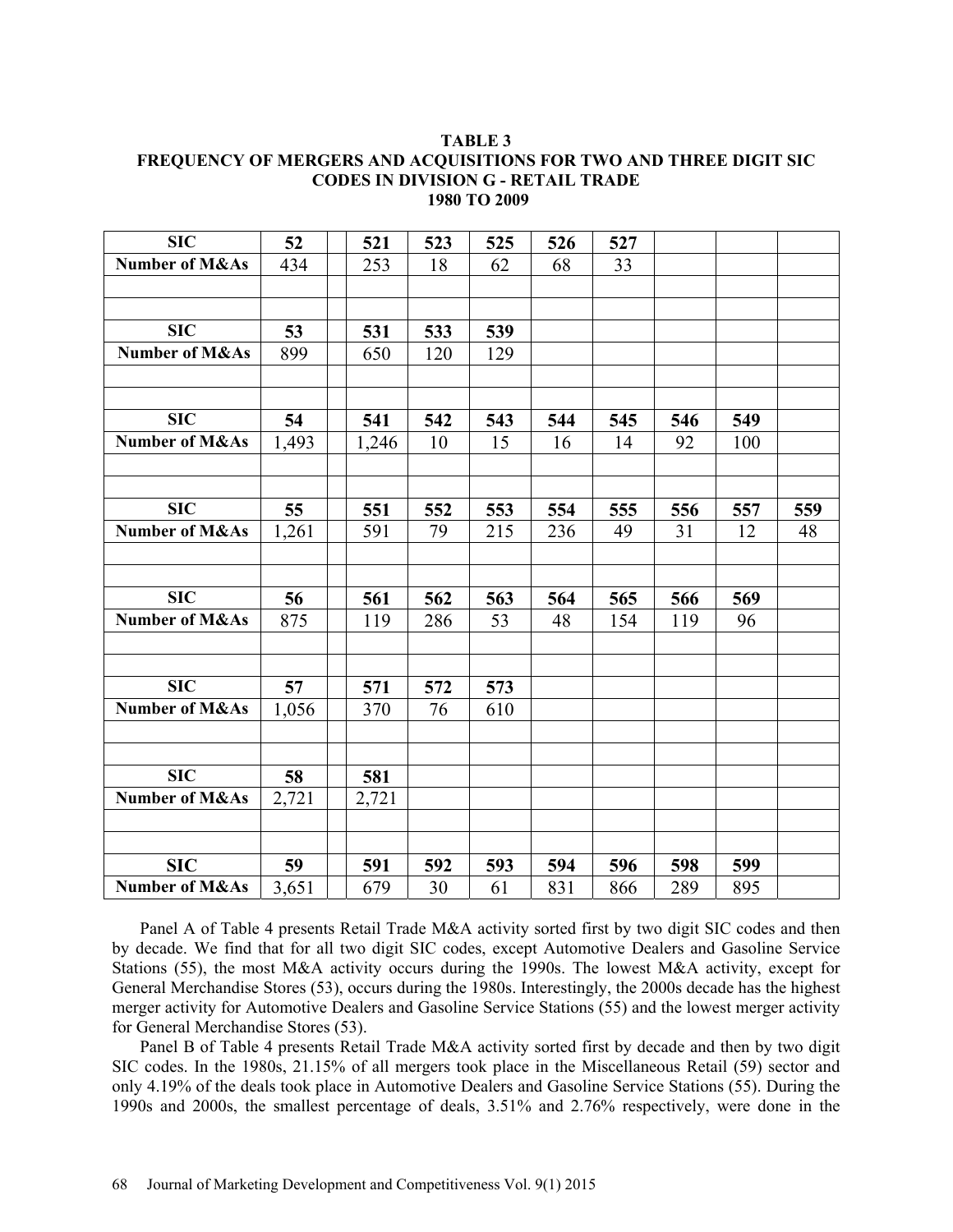Building Materials, Hardware, Garden Supply, and Mobile Home Dealers (52) and the highest percentage of deals, 30.15% and 32.6% respectively, were done in the Miscellaneous Retail (59) sector. Further inspection of Panel B shows that roughly half of all deals in all decades were done in SIC 58, Eating and Drinking Places, and SIC 59, Miscellaneous Retail.

Panel C of Table 4 presents correlations of Retail Trade M&A activity across two digit SIC codes over the thirty year period. Eating and Drinking Places (58) has generally the highest correlation with the other Retail Trade sectors, while General Merchandise Stores (53) generally has the lowest correlations with the other Retail Trade sectors. Notably, General Merchandise Stores (53) and Automotive Dealers and Gasoline Service Stations (55) are negatively correlated which is consistent with the results depicted in Panel A.

## **TABLE 4 FREQUENCY AND CORRELATIONS OF MERGERS AND ACQUISITIONS IN RETAIL TRADE SORTED BY TWO DIGIT SIC CODES 1980 TO 2009**

| SIC          | 52      | 53        | 54      | 55      | 56      | 57      | 58      | 59      |
|--------------|---------|-----------|---------|---------|---------|---------|---------|---------|
| 1980s        | 25.81%  | 34.82%    | 22.91%  | 7.38%   | 25.26%  | 19.03%  | 17.13%  | 12.85%  |
| 1990s        | 44.24%  | $40.71\%$ | 42.73%  | 43.30%  | 39.54%  | 48.11%  | 45.02%  | 45.17%  |
| <b>2000s</b> | 29.95%  | 24.47%    | 34.36%  | 49.33%  | 35.20%  | 32.86%  | 37.85%  | 41.99%  |
| Total        | 100.00% | 100.00%   | 100.00% | 100.00% | 100.00% | 100.00% | 100.00% | 100.00% |

## **PANEL A: M&A ACTIVITY FOR TWO DIGIT SIC BY DECADE**

## **PANEL B: M&A ACTIVITY FOR DECADE BY TWO DIGIT SIC**

| <b>SIC</b>   | 52       | 53     | 54     | 55     | 56    | 57    | 58     | 59        | <b>Total</b> |
|--------------|----------|--------|--------|--------|-------|-------|--------|-----------|--------------|
| 1980s        | $5.05\%$ | 14.12% | 15.43% | 4.19%  | 9.97% | 9.07% | 21.02% | 15%<br>21 | 100.00%      |
| 1990s        | $3.51\%$ | 6.69%  | .66%   | 9.98%  | 6.33% | 9.29% | 22.39% | 30.15%    | $100.00\%$   |
| <b>2000s</b> | $2.76\%$ | 4.68%  | 10.91% | 13.23% | 6.55% | 7.38% | 21.90% | 32.60%    | 100.00%      |

**Panel C: Correlation of M&A Activity across Two Digit SIC**

| SIC | 52     | 53        | 54     | 55     | 56     | 57     | 58     | 59 |
|-----|--------|-----------|--------|--------|--------|--------|--------|----|
| 52  |        |           |        |        |        |        |        |    |
| 53  | 0.4959 |           |        |        |        |        |        |    |
| 54  | 0.6986 | 0.5693    |        |        |        |        |        |    |
| 55  | 0.4979 | $-0.0609$ | 0.6299 |        |        |        |        |    |
| 56  | 0.7294 | 0.4493    | 0.7950 | 0.6460 |        |        |        |    |
| 57  | 0.7497 | 0.4596    | 0.9191 | 0.6735 | 0.7880 |        |        |    |
| 58  | 0.6506 | 0.3288    | 0.8837 | 0.8268 | 0.8256 | 0.8904 |        |    |
| 59  | 0.5196 | 0.1324    | 0.7300 | 0.7754 | 0.6243 | 0.7633 | 0.8378 |    |

Deal and target financial characteristics for the Retail Trade Sector are shown in Table 5 for each decade and two digit SIC codes. For comparison purposes, all dollar amounts are stated in 2009 dollars. An analysis of variance test shows that in all but two of the SICs, Food Stores (54) and Miscellaneous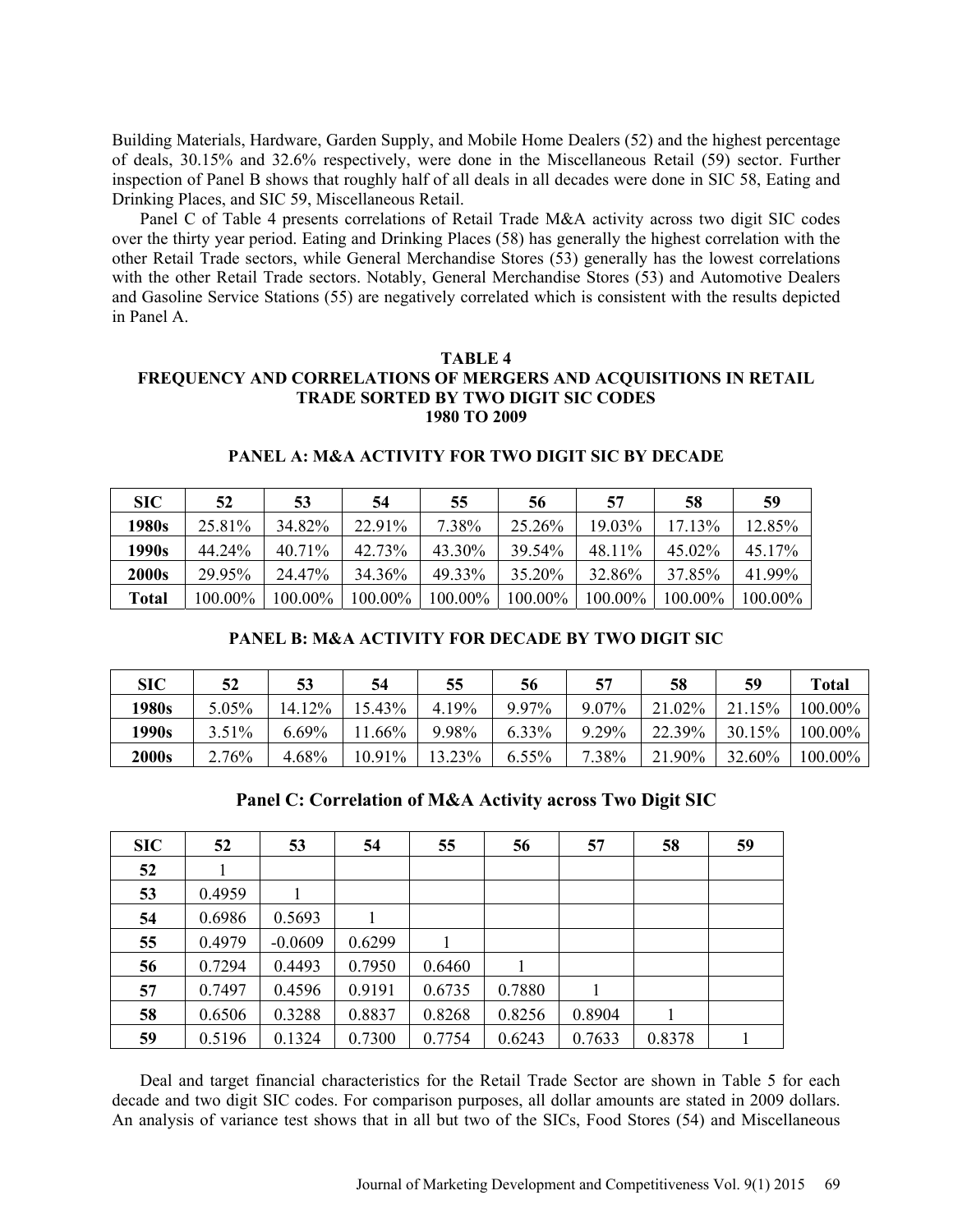Retail (59), the value of the transaction is statistically significantly different across the decades. Although there are relatively less M&As during the 1980s, deal values are highest for the decade and across the two digit SIC codes, except for Building Materials, Hardware, Garden Supply, and Mobile Home Dealers (52); Apparel and Accessory Stores (56); and Home Furniture, Furnishings, and Equipment Stores (57). Despite the large volume of deals occurring during the 1990s and across the two digit SIC codes, the value of the transactions in the 1990s are smaller than the other decades.

As shown in Table 5, there are statistically significant differences in the financial characteristics of Target firms across the decades and within the two digit SIC codes. Net Sales, Net Income, and Total Assets of Target firms one year prior to the transaction are highest for the 2000s decade for all two digit SIC codes in Retail Trade. The Net Sales growth rates for five years prior to the transaction are highest for the 1980s decade and for all two digit SIC codes in Retail Trade except for Automotive Dealers and Gasoline Service Stations (55) and Home Furniture, Furnishings, and Equipment Stores (57) which have the highest growth rates during the 2000s and 1990s decades respectively.

#### **TABLE 5**

## **RETAIL TRADE DEAL AND TARGET CHARACTERISTICS SORTED BY TWO DIGIT SIC (DATA IS WINSORIZED AT THE ONE PERCENT LEVEL AND STATED IN 2009 DOLLARS)**

|                |                    |                      | <b>Net Income</b> |                       |                          |
|----------------|--------------------|----------------------|-------------------|-----------------------|--------------------------|
|                |                    | <b>Net Sales One</b> | One               | <b>Total Assets</b>   |                          |
|                | <b>Transaction</b> | Year                 | <b>Year Prior</b> | <b>One Year Prior</b> | <b>Net Sales 5- Year</b> |
|                | (Smil)             | <b>Prior (Smil)</b>  | (\$mil)           | $(S \text{ mil})$     | Growth Rate (%)          |
| <b>SIC All</b> |                    |                      |                   |                       |                          |
| 80's           | 285.99             | 3,689.65             | 87.92             | 1,912.64              | 24.43                    |
| 90's           | 135.44             | 2,103.54             | 60.47             | 1,283.48              | 18.39                    |
| 00's           | 217.23             | 4,530.25             | 176.00            | 3,022.88              | 14.51                    |
| F Test         | 37.55              | 27.34                | 29.96             | 29.09                 | 20.30                    |
| P Value        | 0.0000             | 0.0000               | 0.0000            | 0.0000                | 0.0000                   |
| <b>SIC 52</b>  |                    |                      |                   |                       |                          |
| 80's           | 182.81             | 2,524.13             | 37.13             | 1,276.12              | 32.97                    |
| 90's           | 82.22              | 921.95               | 14.19             | 654.95                | 7.98                     |
| 00's           | 778.32             | 29,693.22            | 1,782.82          | 24,165.23             | 8.65                     |
| F Test         | 14.64              | 34.18                | 51.72             | 45.65                 | 6.24                     |
| P Value        | 0.0000             | 0.0000               | 0.0000            | 0.0000                | 0.0035                   |
| <b>SIC 53</b>  |                    |                      |                   |                       |                          |
| 80's           | 639.92             | 11,013.48            | 360.06            | 6,949.35              | 21.80                    |
| 90's           | 308.65             | 6,727.79             | 197.79            | 4,549.70              | 7.42                     |
| 00's           | 589.82             | 11,582.56            | 394.90            | 7,864.66              | 10.67                    |
| F Test         | 8.05               | 4.62                 | 4.50              | 3.62                  | 10.66                    |
| P Value        | 0.0004             | 0.0104               | 0.0118            | 0.0280                | 0.0000                   |
| <b>SIC 54</b>  |                    |                      |                   |                       |                          |
| 80's           | 458.75             | 7,125.01             | 79.01             | 1,962.39              | 15.77                    |
| 90's           | 300.51             | 6,687.50             | 152.19            | 3,232.80              | 13.22                    |
| 00's           | 306.79             | 14,701.88            | 368.91            | 8,707.89              | 10.20                    |
| F Test         | 2.63               | 9.40                 | 6.05              | 14.71                 | 1.64                     |
| P Value        | 0.0729             | 0.0001               | 0.0026            | 0.0000                | 0.1958                   |
| <b>SIC 55</b>  |                    |                      |                   |                       |                          |
| 80's           | 225.66             | 927.22               | 24.17             | 761.30                | 8.45                     |
| 90's           | 89.82              | 1,038.94             | 28.15             | 863.24                | 18.21                    |
| 00's           | 122.21             | 2,694.21             | 106.63            | 2,075.06              | 27.00                    |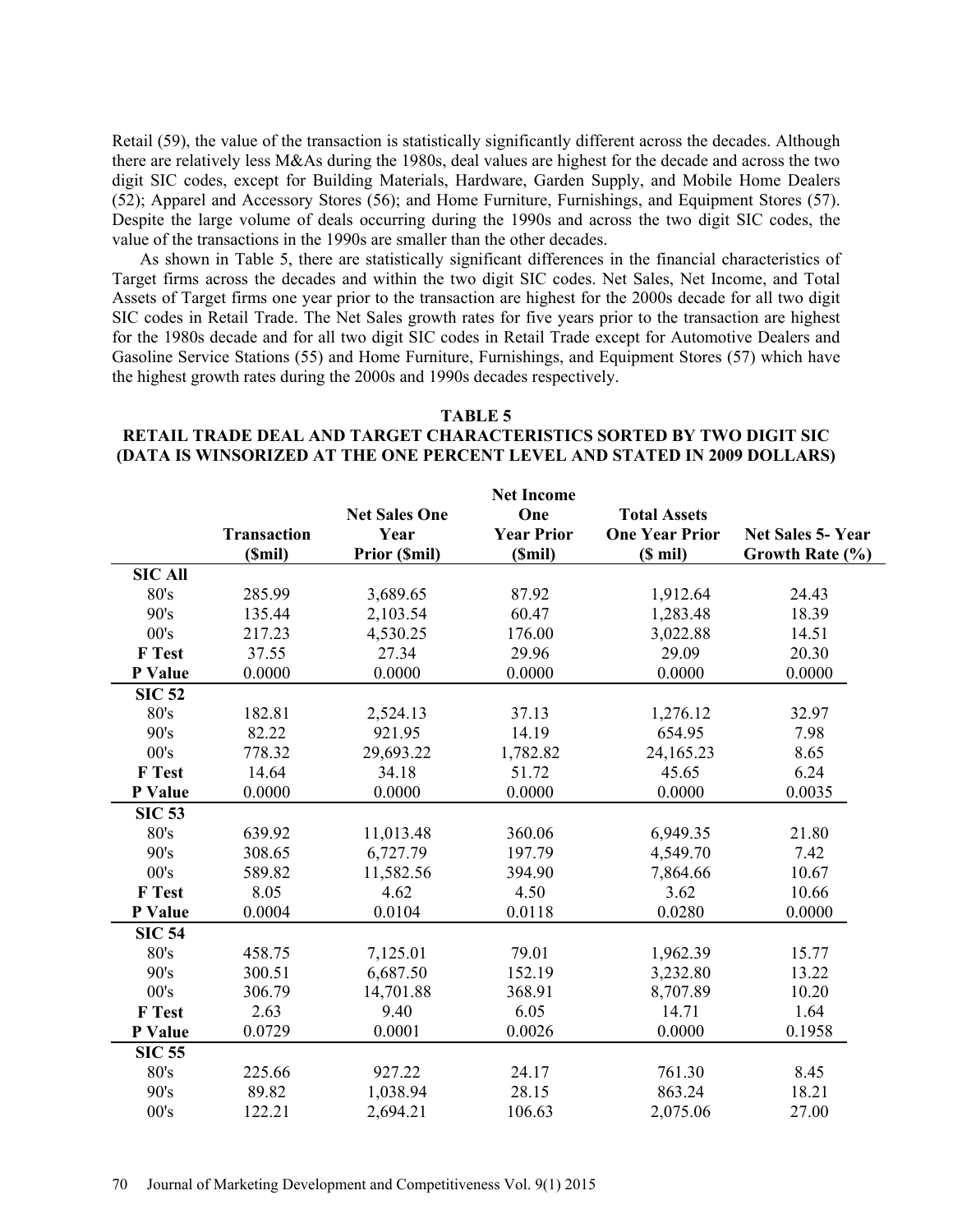| F Test        | 4.98   | 5.44     | 5.29   | 5.35     | 1.18   |
|---------------|--------|----------|--------|----------|--------|
| P Value       | 0.0073 | 0.0050   | 0.0061 | 0.0057   | 0.3135 |
| <b>SIC 56</b> |        |          |        |          |        |
| 80's          | 146.05 | 1,774.15 | 53.04  | 812.83   | 38.82  |
| 90's          | 124.18 | 1,377.82 | 66.14  | 676.30   | 17.10  |
| 00's          | 224.73 | 2,686.79 | 168.29 | 1,647.59 | 11.82  |
| <b>F</b> Test | 4.18   | 5.94     | 7.14   | 9.65     | 27.41  |
| P Value       | 0.0159 | 0.0029   | 0.0009 | 0.0001   | 0.0000 |
| <b>SIC 57</b> |        |          |        |          |        |
| 80's          | 161.34 | 847.98   | 7.30   | 643.17   | 19.09  |
| 90's          | 54.30  | 927.97   | 7.26   | 464.32   | 24.45  |
| 00's          | 208.14 | 3,237.65 | 83.61  | 1,516.79 | 9.70   |
| <b>F</b> Test | 11.96  | 12.37    | 5.68   | 12.65    | 6.93   |
| P Value       | 0.0000 | 0.0000   | 0.0038 | 0.0000   | 0.0012 |
| <b>SIC 58</b> |        |          |        |          |        |
| 80's          | 200.95 | 1,028.27 | 29.91  | 743.03   | 27.57  |
| 90's          | 76.56  | 613.67   | 32.41  | 595.84   | 21.86  |
| 00's          | 124.16 | 1,160.70 | 81.44  | 1,023.29 | 14.92  |
| <b>F</b> Test | 14.19  | 5.90     | 3.92   | 2.09     | 7.35   |
| P Value       | 0.0000 | 0.0028   | 0.0201 | 0.1240   | 0.0007 |
| <b>SIC 59</b> |        |          |        |          |        |
| 80's          | 158.01 | 945.48   | 19.67  | 520.27   | 30.57  |
| 90's          | 123.23 | 847.29   | 20.94  | 540.71   | 22.87  |
| 00's          | 169.99 | 2,519.55 | 74.21  | 1,664.48 | 17.95  |
| <b>F</b> Test | 2.07   | 10.23    | 5.20   | 11.93    | 4.03   |
| P Value       | 0.1266 | 0.0000   | 0.0057 | 0.0000   | 0.0184 |

Table 6 presents Target and Acquirer returns around the announcement date for Retail Trade mergers and acquisitions for 1980 to 2009 sorted by two digit SIC codes. Target returns are statistically significant one week prior to and the day of the announcement of the transaction across all decades and for all two digit SIC codes, except for Building Materials, Hardware, Garden Supply, and Mobile Home Dealers (52) during the 2000s. Target returns one week after the announcement are generally positive but many are not statistically significant from zero. Acquirer returns one week prior to the announcement are statistically significantly positive across all decades and for all two digit SIC codes except for Building Materials, Hardware, Garden Supply, and Mobile Home Dealers (52) during the 2000s and Apparel and Accessory Stores (56) during the 1980s where acquiring firms experienced a significantly negative return. Acquirer returns the day of the announcement are statistically significantly positive across all decades and for all two digit SIC codes. Acquirer returns one week after the announcement date are both significantly positive and negative across the decades and for two digit SIC codes.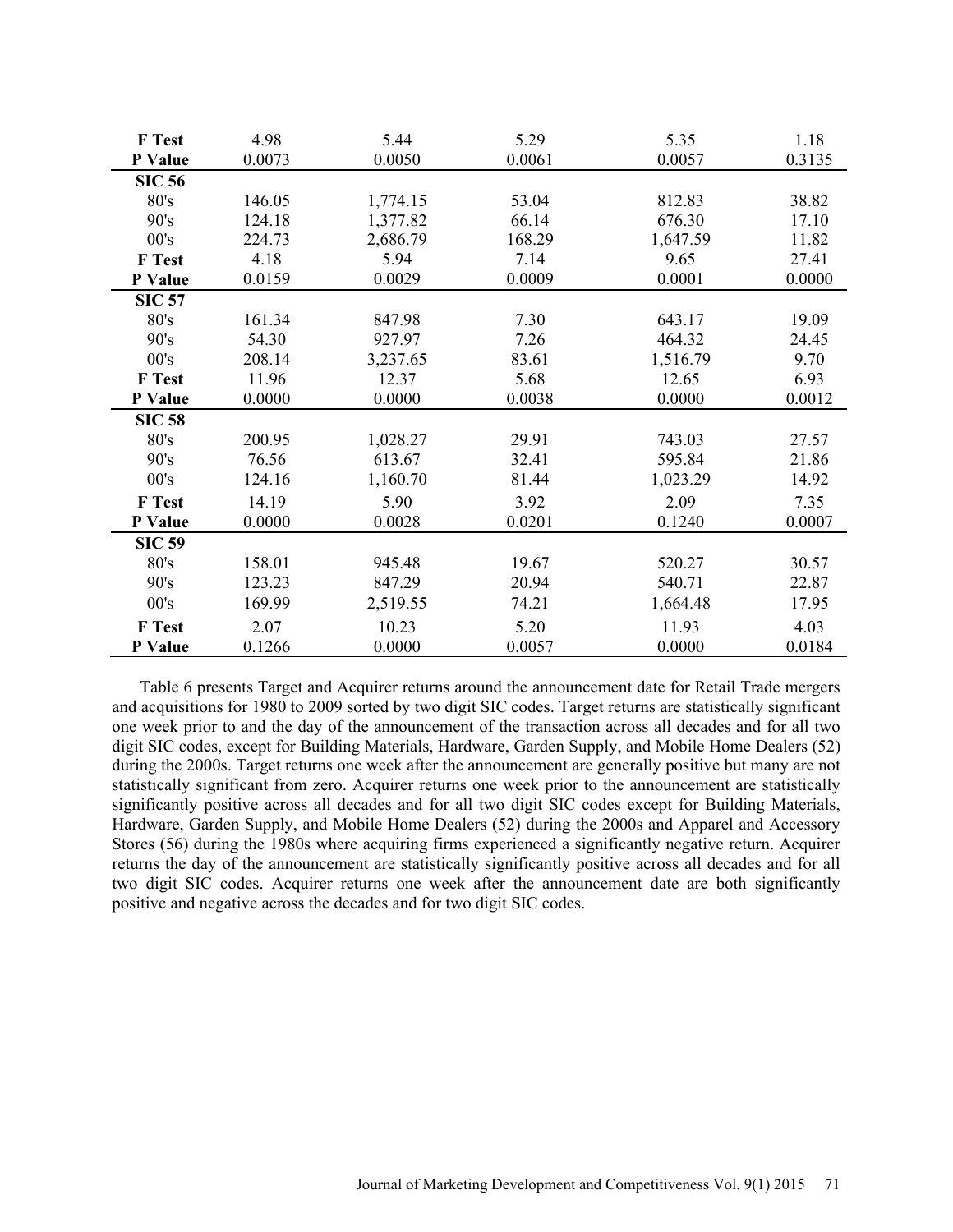## **TABLE 6 TARGET AND ACQUIRER RETURNS FOR RETAIL TRADE M&AS AROUND ANNOUNCEMENT DATE SORTED BY TWO DIGIT SIC CODES 1980 TO 2009 (DATA IS WINSORIZED AT THE ONE PERCENT LEVEL)**

|                |      | <b>Target</b><br><b>Return 1 Week</b><br>Prior to<br>Announcement | <b>Target</b><br><b>Return Day of</b><br>Announcement | <b>Target</b><br><b>Return 1 Week</b><br>After<br>Announcement | <b>Acquirer Return 1</b><br><b>Week Prior to</b><br>Announcement | <b>Acquirer Return</b><br>Day of<br>Announcement | Acquirer<br><b>Return 1 Week</b><br>After<br>Announcement |
|----------------|------|-------------------------------------------------------------------|-------------------------------------------------------|----------------------------------------------------------------|------------------------------------------------------------------|--------------------------------------------------|-----------------------------------------------------------|
|                |      |                                                                   |                                                       |                                                                |                                                                  |                                                  |                                                           |
| <b>SIC All</b> | 80's | 7.99***                                                           | $6.54***$                                             | $1.91*$                                                        | $1.09**$                                                         | $1.41***$                                        | $-.39**$                                                  |
|                | 90's | 5.81***                                                           | $4.32***$                                             | 1.44                                                           | $1.46***$                                                        | $1.28***$                                        | $.54***$                                                  |
|                | 00's | $6.52***$                                                         | $5.10***$                                             | $2.65***$                                                      | $2.07***$                                                        | $1.22***$                                        | $1.04***$                                                 |
| <b>SIC 52</b>  | 80's | $9.55***$                                                         | $7.52***$                                             | $8.02***$                                                      | $2.49*$                                                          | $1.11**$                                         | $-.11**$                                                  |
|                | 90's | $4.78***$                                                         | $3.62***$                                             | 2.99***                                                        | $3.35**$                                                         | $1.56**$                                         | $-.65**$                                                  |
|                | 00's | $6.42***$                                                         | 0.74                                                  | 1.17                                                           | $-1.82**$                                                        | $0.28***$                                        | $-.39**$                                                  |
|                |      |                                                                   |                                                       |                                                                |                                                                  |                                                  |                                                           |
| <b>SIC 53</b>  | 80's | $6.31***$                                                         | $5.27***$                                             | 0.87                                                           | $1.46**$                                                         | $1.74**$                                         | $0.27**$                                                  |
|                | 90's | 5.97***                                                           | 3.38***                                               | $2.03**$                                                       | 1.88**                                                           | $.90***$                                         | $.90**$                                                   |
|                | 00's | 7.97***                                                           | 4.49***                                               | 0.68                                                           | $2.27**$                                                         | $.88**$                                          | $0.84***$                                                 |
|                |      |                                                                   |                                                       |                                                                |                                                                  |                                                  |                                                           |
| <b>SIC 54</b>  | 80's | $10.04***$                                                        | $7.56***$                                             | $3.71***$                                                      | $.65**$                                                          | $1.34**$                                         | $.72**$                                                   |
|                | 90's | $4.86***$                                                         | $3.76***$                                             | $2.95***$                                                      | $1.44***$                                                        | $1.54***$                                        | $.28***$                                                  |
|                | 00's | $6.84***$                                                         | $6.49***$                                             | $2.70***$                                                      | .93**                                                            | $1.17***$                                        | $.54**$                                                   |
|                |      |                                                                   |                                                       |                                                                |                                                                  |                                                  |                                                           |
| <b>SIC 55</b>  | 80's | 11.98***                                                          | 5.59***                                               | $-2.00**$                                                      | $3.17**$                                                         | $.58**$                                          | $.86**$                                                   |
|                | 90's | $4.61***$                                                         | $3.88***$                                             | 1.13                                                           | $0.00**$                                                         | $.53***$                                         | $1.18***$                                                 |
|                | 00's | $2.94***$                                                         | 1.68*                                                 | $-0.44$                                                        | 1.59**                                                           | $.63***$                                         | 2.08**                                                    |
|                |      |                                                                   |                                                       |                                                                |                                                                  |                                                  |                                                           |
| <b>SIC 56</b>  | 80's | $4.00***$                                                         | $4.59***$                                             | 0.16                                                           | $-2.51**$                                                        | $1.61**$                                         | $-2.71**$                                                 |
|                | 90's | $7.96***$                                                         | $5.02***$                                             | 1.00                                                           | $2.22**$                                                         | 1.84***                                          | $1.71**$                                                  |
|                | 00's | $2.36**$                                                          | $2.61**$                                              | 0.62                                                           | $2.21**$                                                         | $2.73**$                                         | $3.00**$                                                  |
|                |      |                                                                   |                                                       |                                                                |                                                                  |                                                  |                                                           |
| <b>SIC 57</b>  | 80's | 9.06***                                                           | 9.98***                                               | 1.37                                                           | $.96**$                                                          | $2.16**$                                         | $-41**$                                                   |
|                | 90's | $6.17***$                                                         | $5.47***$                                             | $-0.34$                                                        | $2.09**$                                                         | $1.49***$                                        | $.09**$                                                   |
|                | 00's | 9.92***                                                           | $7.52***$                                             | $2.61**$                                                       | $2.68**$                                                         | $.64**$                                          | $1.75**$                                                  |
|                |      |                                                                   |                                                       |                                                                |                                                                  |                                                  |                                                           |
| <b>SIC 58</b>  | 80's | $5.53***$                                                         | $5.09***$                                             | $1.83*$                                                        | $2.91**$                                                         | $1.80**$                                         | $-1.23**$                                                 |
|                | 90's | $5.29***$                                                         | $4.61***$                                             | 0.95                                                           | $.69***$                                                         | $1.49***$                                        | $0.57***$                                                 |
|                | 00's | $6.52***$                                                         | $4.91***$                                             | $3.18***$                                                      | 3.98**                                                           | $1.33***$                                        | $.76**$                                                   |
|                |      |                                                                   |                                                       |                                                                |                                                                  |                                                  |                                                           |
| <b>SIC 59</b>  | 80's | 10.58***                                                          | $6.79***$                                             | 1.84*                                                          | $.87**$                                                          | $.67***$                                         | $-.06**$                                                  |
|                | 90's | $6.12***$                                                         | $4.14***$                                             | $1.70*$                                                        | 1.87***                                                          | $1.21***$                                        | $.31***$                                                  |
|                | 00's | 7.89***                                                           | 6.93***                                               | 4.76***                                                        | $1.13**$                                                         | 1.28***                                          | $.33***$                                                  |

\*\*\* P value 1% or less \*\* P value 5% \* P value 10%

#### **CONCLUSIONS**

Retail Trade M&A activity has continued to be one the highest volume industries in the M&A field. From a total sample over the thirty year period of 12,390 mergers and acquisitions, we have 2,217 (17.89%) during the 1980s, 5,470 (44.15%) during the 1990s and 4,703 (37.96%) during the 2000s. Within the Retail Trade industry the SICs of The Eating and Drinking Places (58) and Miscellaneous Retail (59) lead as the largest in terms of volume over all periods.